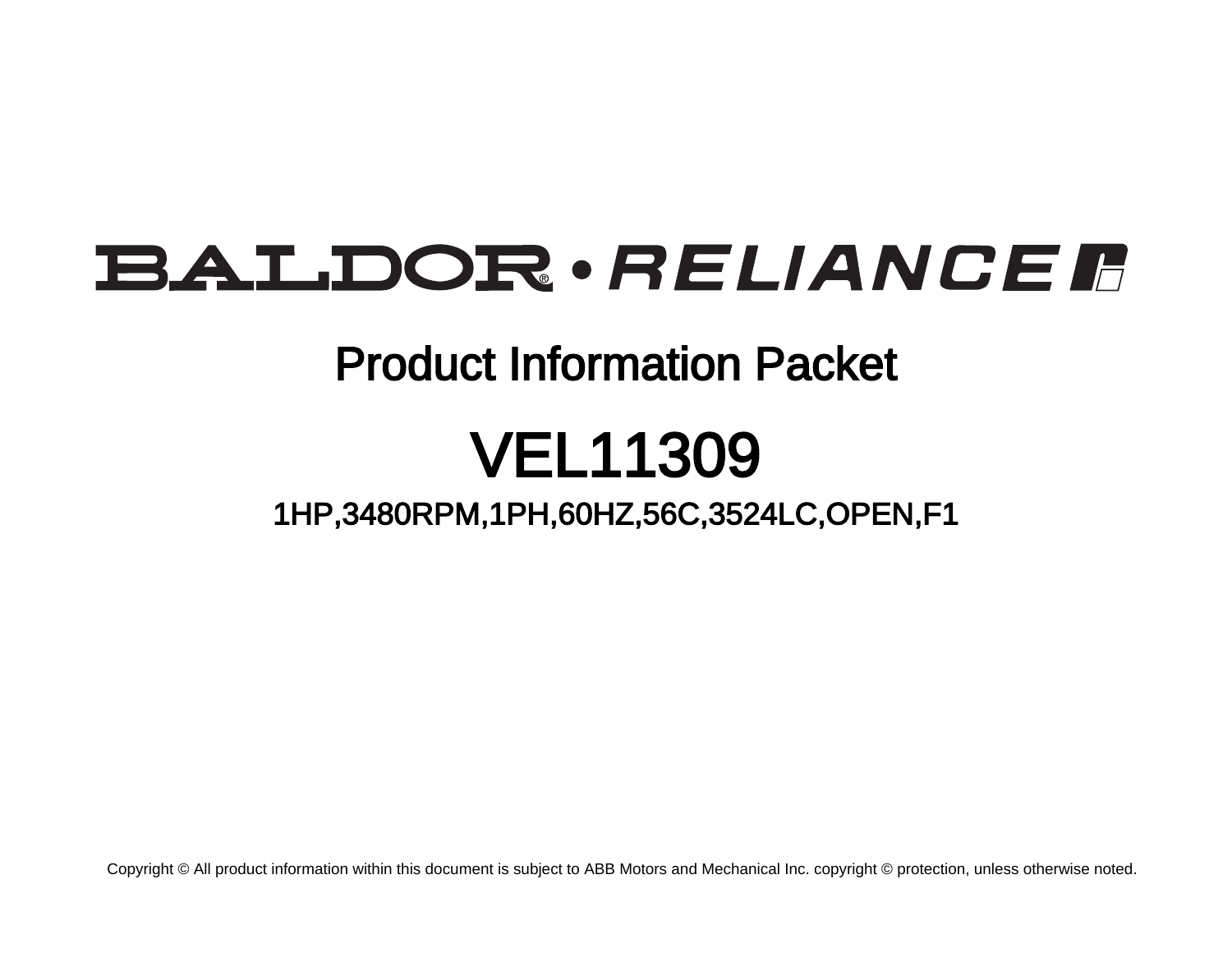#### BALDOR · RELIANCE F Product Information Packet: VEL11309 - 1HP,3480RPM,1PH,60HZ,56C,3524LC,OPEN,F1

| <b>Part Detail</b> |         |             |            |             |                     |                      |            |
|--------------------|---------|-------------|------------|-------------|---------------------|----------------------|------------|
| Revision:          |         | Status:     | PRD/A      | Change #:   |                     | Proprietary:         | No         |
| Type:              | AC      | Elec. Spec: | 35WGN672   | CD Diagram: | CD0055              | Mfg Plant:           |            |
| Mech. Spec:        | 35E2891 | Layout:     | 35LYE2891  | Poles:      | -02                 | <b>Created Date:</b> | 09-29-2014 |
| Base:              | N       | Eff. Date:  | 05-31-2018 | Leads:      | 4#16 A PH,2#18 B PH |                      |            |

| <b>Specs</b>                           |                         |                                  |                        |
|----------------------------------------|-------------------------|----------------------------------|------------------------|
| <b>Catalog Number:</b>                 | <b>VEL11309</b>         | <b>Insulation Class:</b>         | В                      |
| Enclosure:                             | <b>OPEN</b>             | <b>Inverter Code:</b>            | Not Inverter           |
| Frame:                                 | 56C                     | <b>KVA Code:</b>                 | H                      |
| <b>Frame Material:</b>                 | Steel                   | <b>Lifting Lugs:</b>             | No Lifting Lugs        |
| Motor Letter Type:                     | Cap Start, Cap Run      | <b>Locked Bearing Indicator:</b> | Locked Bearing         |
| Output @ Frequency:                    | 1.000 HP @ 60 HZ        | Motor Lead Quantity/Wire Size:   | 4 @ 16 AWG, A PH       |
| Synchronous Speed @ Frequency:         | 3600 RPM @ 60 HZ        | <b>Motor Lead Exit:</b>          | <b>Terminal Panel</b>  |
| Voltage @ Frequency:                   | 115.0 V @ 60 HZ         | <b>Motor Lead Termination:</b>   | None                   |
|                                        | 230.0 V @ 60 HZ         | Motor Type:                      | 3524LC                 |
| XP Class and Group:                    | None                    | <b>Mounting Arrangement:</b>     | F1                     |
| <b>XP Division:</b>                    | Not Applicable          | <b>Power Factor:</b>             | 99                     |
| <b>Agency Approvals:</b>               | <b>CURUS ENERGY</b>     | <b>Product Family:</b>           | <b>General Purpose</b> |
| <b>Auxillary Box:</b>                  | No Auxillary Box        | <b>Pulley End Bearing Type:</b>  | Ball                   |
| <b>Auxillary Box Lead Termination:</b> | None                    | <b>Pulley Face Code:</b>         | C-Face                 |
| <b>Base Indicator:</b>                 | No Mounting             | <b>Pulley Shaft Indicator:</b>   | Standard               |
| <b>Bearing Grease Type:</b>            | Polyrex EM (-20F +300F) | <b>Rodent Screen:</b>            | None                   |
| <b>Blower:</b>                         | None                    | <b>RoHS Status:</b>              | <b>ROHS COMPLIANT</b>  |
| Current @ Voltage:                     | 3.900 A @ 230.0 V       | <b>Shaft Extension Location:</b> | Pulley End             |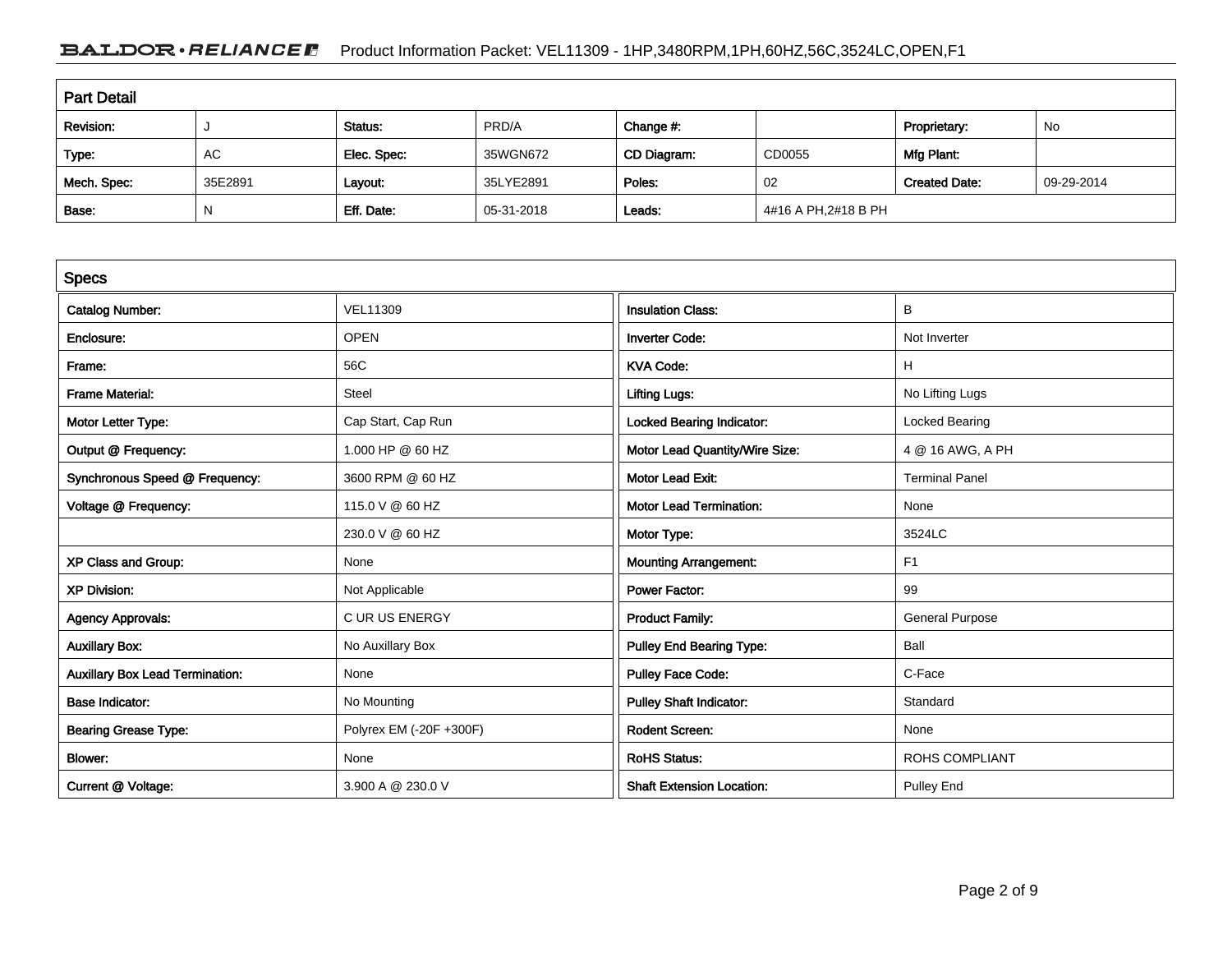|                                       | 5.500 A @ 208.0 V          | <b>Shaft Ground Indicator:</b>     | No Shaft Grounding  |
|---------------------------------------|----------------------------|------------------------------------|---------------------|
|                                       | 7.800 A @ 115.0 V          | <b>Shaft Rotation:</b>             | Reversible          |
| Design Code:                          | N                          | <b>Shaft Slinger Indicator:</b>    | No Slinger          |
| Drip Cover:                           | Drip Cover                 | <b>Speed Code:</b>                 | Single Speed        |
| Duty Rating:                          | <b>CONT</b>                | <b>Motor Standards:</b>            | <b>NEMA</b>         |
| <b>Electrically Isolated Bearing:</b> | Not Electrically Isolated  | <b>Starting Method:</b>            | Direct on line      |
| <b>Feedback Device:</b>               | NO FEEDBACK                | Thermal Device - Bearing:          | None                |
| <b>Front Face Code:</b>               | <b>Drip Cover Mounting</b> | Thermal Device - Winding:          | None                |
| <b>Front Shaft Indicator:</b>         | None                       | <b>Vibration Sensor Indicator:</b> | No Vibration Sensor |
| <b>Heater Indicator:</b>              | No Heater                  | <b>Winding Thermal 1:</b>          | None                |
|                                       |                            | <b>Winding Thermal 2:</b>          | None                |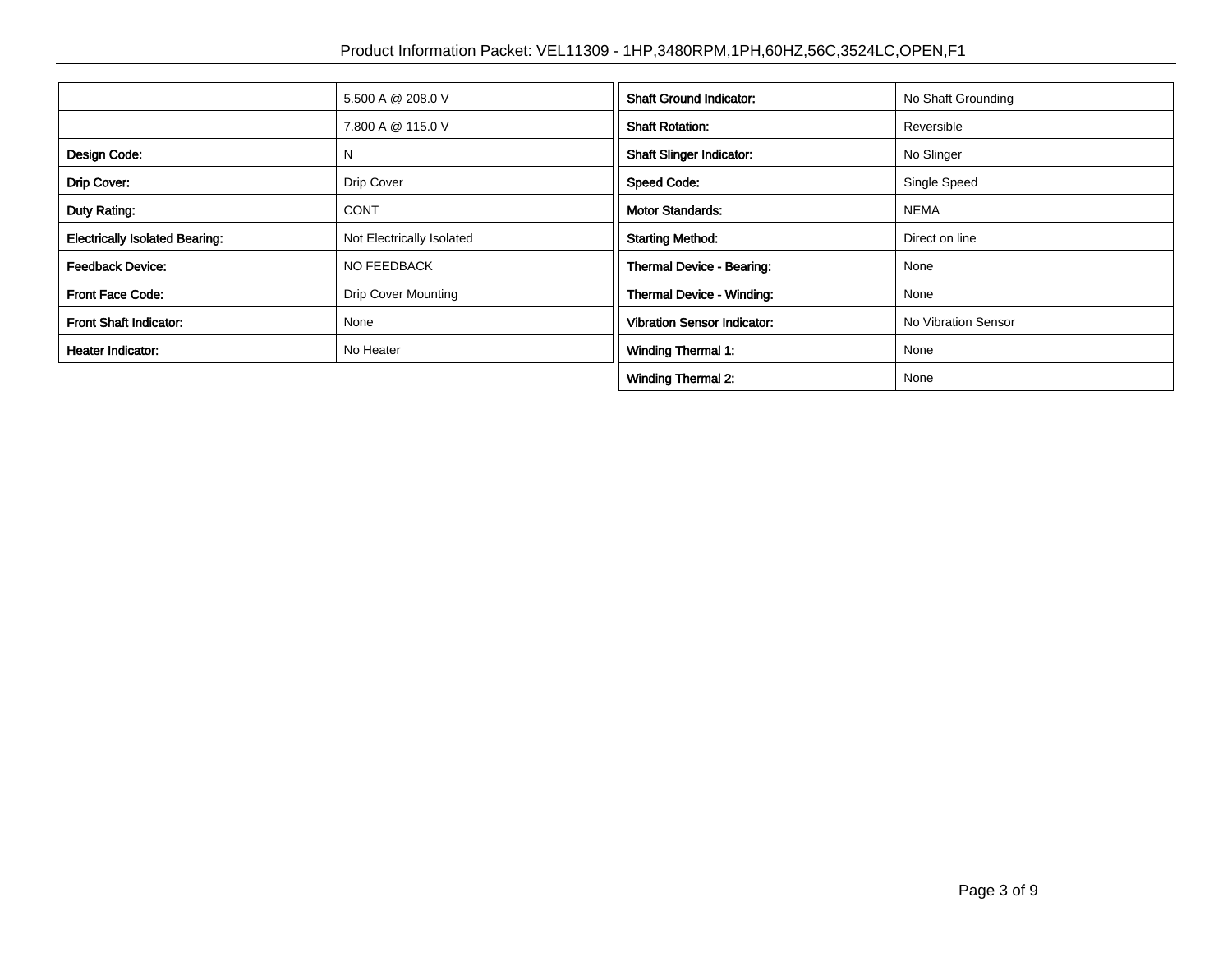#### BALDOR · RELIANCE F Product Information Packet: VEL11309 - 1HP,3480RPM,1PH,60HZ,56C,3524LC,OPEN,F1

| Nameplate NP3155L              |                                |    |                                              |       |          |      |
|--------------------------------|--------------------------------|----|----------------------------------------------|-------|----------|------|
|                                | <b>CAT.NO. VEL11309</b>        |    |                                              |       |          |      |
| HP                             | SPEC. 35E2891N672G1            |    |                                              |       |          |      |
|                                | VOLTS 115/230<br>$AMP$ 7.8/3.9 |    |                                              |       |          |      |
| <b>RPM</b> 3480<br>$FRAME$ 56C |                                |    | $HZ$ 60                                      |       |          | PH 1 |
| <b>SER.F.</b> 1.25             |                                |    | CODE <sup>H</sup>                            | DES N | $CL$ $B$ |      |
| F.L. AVG. EFF. $ 82 $          | RATING 40C AMB-CONT            |    | PF 99                                        |       |          |      |
| cc                             | $DE$ 6205                      |    | <b>USABLE AT 208V 5.5</b><br><b>ODE</b> 6203 |       |          |      |
|                                | <b>ENCL</b> OPEN<br>SFA 10/5   | SN |                                              |       |          |      |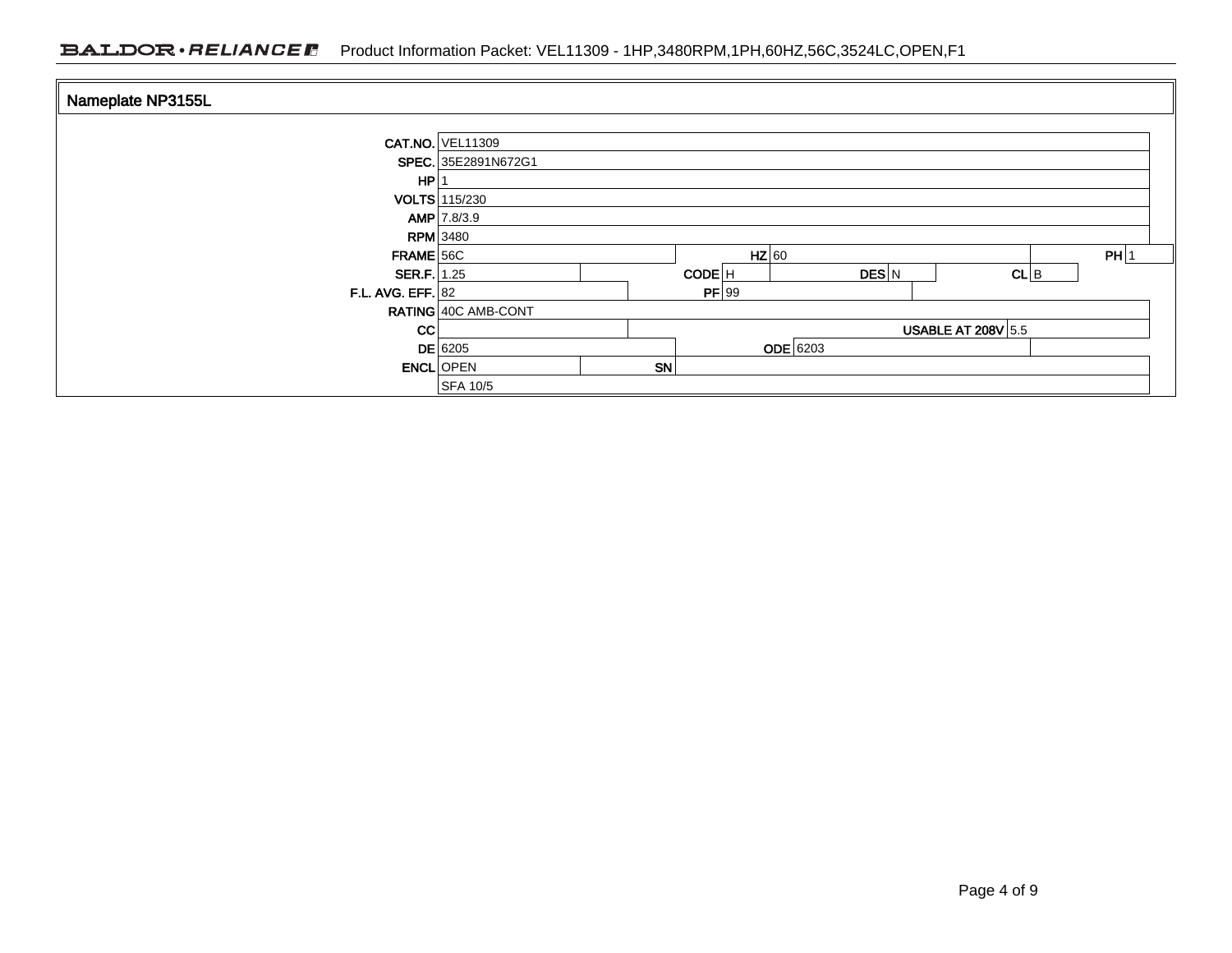| <b>Parts List</b>  |                                          |          |  |  |
|--------------------|------------------------------------------|----------|--|--|
| <b>Part Number</b> | Description                              | Quantity |  |  |
| SA287990           | SA 35E2891N672G1                         | 1.000 EA |  |  |
| RA274193           | RA 35E2891N672G1                         | 1.000 EA |  |  |
| OC3060C09SP        | CAPACITOR 60 MFD 240 VAC                 | 1.000 EA |  |  |
| EC1645B06          | ELEC CAP 165V 2.0 X 4.3                  | 1.000 EA |  |  |
| WD3006A01          | RSS-2-103JT 2W 10K RES. METAL OXIDE 5%   | 1.000 EA |  |  |
| NS2512A01          | INSULATOR, CONDUIT BOX X                 | 1.000 EA |  |  |
| 35CB3007           | 35 CB CASTING W/.88 DIA. LEAD HOLE       | 1.000 EA |  |  |
| 51XB1016A07        | 10-16 X 7/16 HXWSSLD SERTYB              | 2.000 EA |  |  |
| 11XW1032G06        | 10-32 X .38, TAPTITE II, HEX WSHR SLTD U | 1.000 EA |  |  |
| 51XW0832A07        | 8-32 X .44, TAPTITE II, HEX WSHR SLTD SE | 2.000 EA |  |  |
| 35EP3209F00        | MASTER ODE, 203 BRG, DRIP CVR            | 1.000 EA |  |  |
| HW5100A03          | WAVY WASHER (W1543-017)                  | 1.000 EA |  |  |
| 35CB3801           | CAPACITOR COVER, CAST                    | 1.000 EA |  |  |
| HA7010             | CAPACITOR RETENTION CLAMP                | 1.000 EA |  |  |
| 51XB1016A08        | 10-16X 1/2HXWSSLD SERTYB                 | 2.000 EA |  |  |
| 51XN1032A20        | 10-32 X 1 1/4 HX WS SL SR                | 2.000 EA |  |  |
| 35EP3402C00        | MASTER DE, 205 BRG, OPEN                 | 1.000 EA |  |  |
| 35AD2000           | AIR BAFFLE - GALVANNEAL                  | 1.000 EA |  |  |
| 60XW0632A06        | 6-32 X 3/8 TORX HEAD SCREW TAPTITE II    | 4.000 EA |  |  |
| 35FH4006A01SP      | DRIP COVER, STAMPED, W/ PRIMER           | 1.000 EA |  |  |
| 51XW1032A06        | 10-32 X .38, TAPTITE II, HEX WSHR SLTD S | 3.000 EA |  |  |
| 35CB4521           | 35 LIPPED CB LID (GALV & PHOSPH)         | 1.000 EA |  |  |
| 51XW0832A07        | 8-32 X .44, TAPTITE II, HEX WSHR SLTD SE | 4.000 EA |  |  |
| 85XU0407S04        | 4X1/4 U DRIVE PIN STAINLESS              | 2.000 EA |  |  |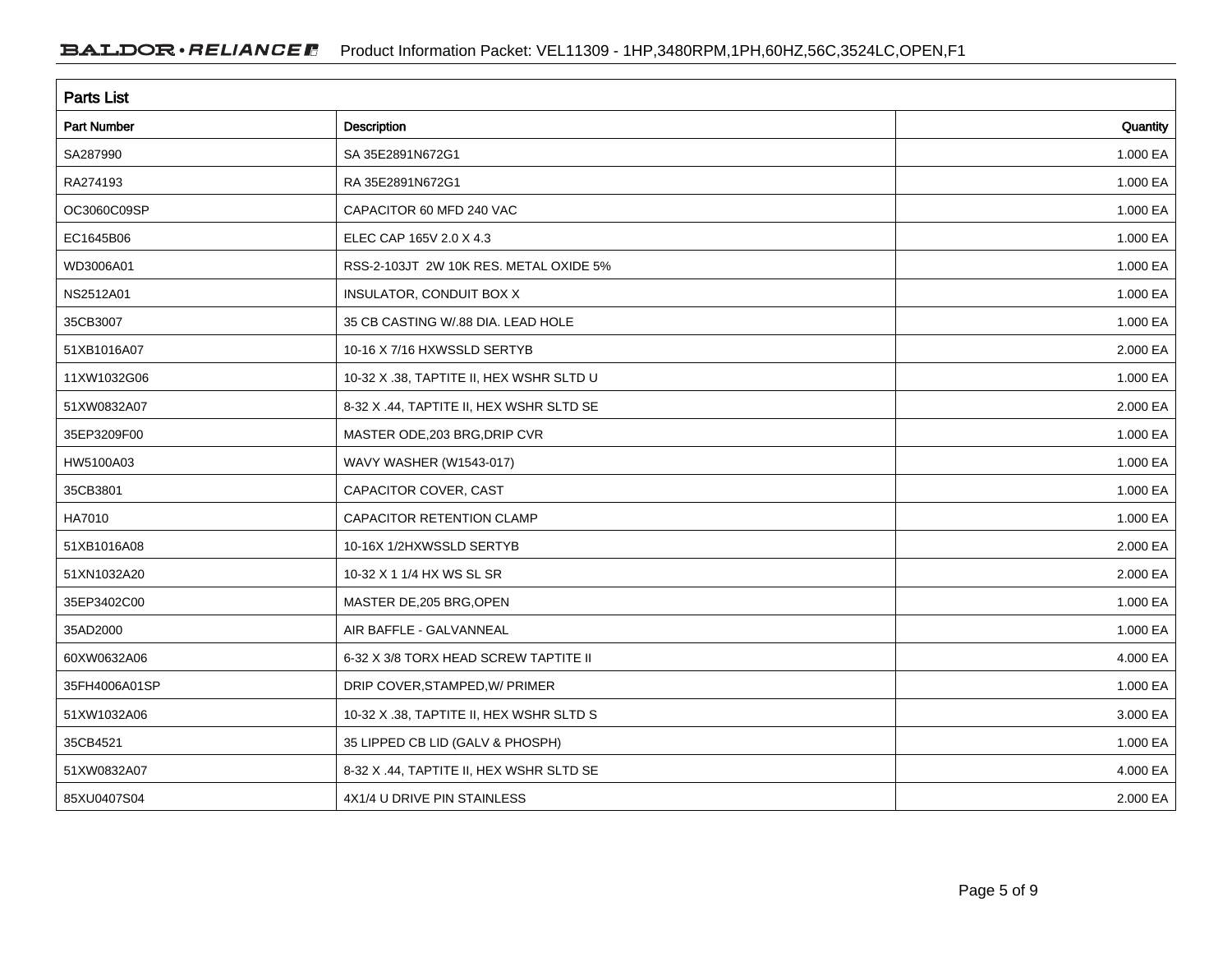| Parts List (continued) |                                          |          |  |  |
|------------------------|------------------------------------------|----------|--|--|
| <b>Part Number</b>     | Description                              | Quantity |  |  |
| WD1000A15              | 3-520132-2 AMP FLAG (4M/RL NON-CANC/NON- | 3.000 EA |  |  |
| MJ1000A02              | <b>GREASE, POLYREX EM EXXON</b>          | 0.050 LB |  |  |
| HW3001B01              | BRASS CUP WASHER, FOR #10 SCREW          | 1.000 EA |  |  |
| MG1000Y03              | MUNSELL 2.53Y 6.70/ 4.60, GLOSS 20,      | 0.017 GA |  |  |
| HW2501D13              | KEY, 3/16 SQ X 1.375                     | 1.000 EA |  |  |
| HA7000A04              | KEY RETAINER 0.625 DIA SHAFTS            | 1.000 EA |  |  |
| SP5181A01              | MODEL 35 LC TORQ STAT SWITCH LEAD ASSY   | 1.000 EA |  |  |
| 34GS5003               | FOAM SLEEVE, ID = 2 1/16" X 3 3/8"       | 1.000 EA |  |  |
| HA3100A15              | THRUBOLT 10-32 X 8.375                   | 4.000 EA |  |  |
| LB1119N                | <b>WARNING LABEL</b>                     | 1.000 EA |  |  |
| LC0001                 | CONN LABEL TYPE L, 6 LEAD, DUAL VOLTS, R | 1.000 EA |  |  |
| NP3155L                | ALUM SUPER-E UL CSA CC "SEMS"            | 1.000 EA |  |  |
| 35PA1066               | PKG GRP, PRINT<br>PK1008A06              | 1.000 EA |  |  |
| PK3083                 | STYROFOAM PACKING CRADLE                 | 1.000 EA |  |  |
| PK3088                 | MICROFOAM, 8"X"8 PERF. SHEETS            | 1.000 EA |  |  |
| FE-0000001             | ZRTG FE ASSEMBLY                         | 1.000 EA |  |  |
| PE-0000003             | ZRTG PE ASSEMBLY                         | 1.000 EA |  |  |
| MN416A01               | TAG-INSTAL-MAINT no wire (2100/bx) 4/22  | 1.000 EA |  |  |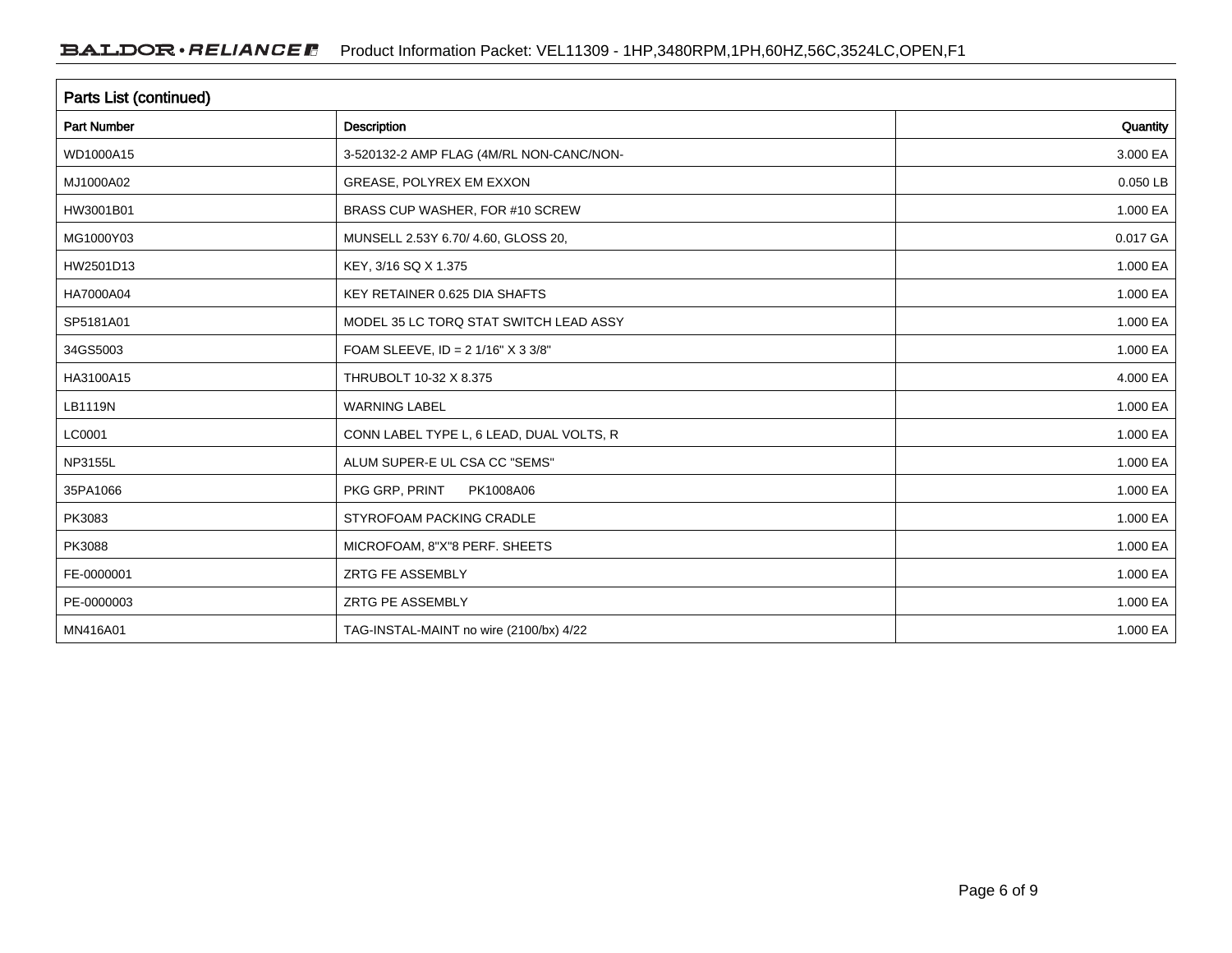# No performance data has beenassigned to this product.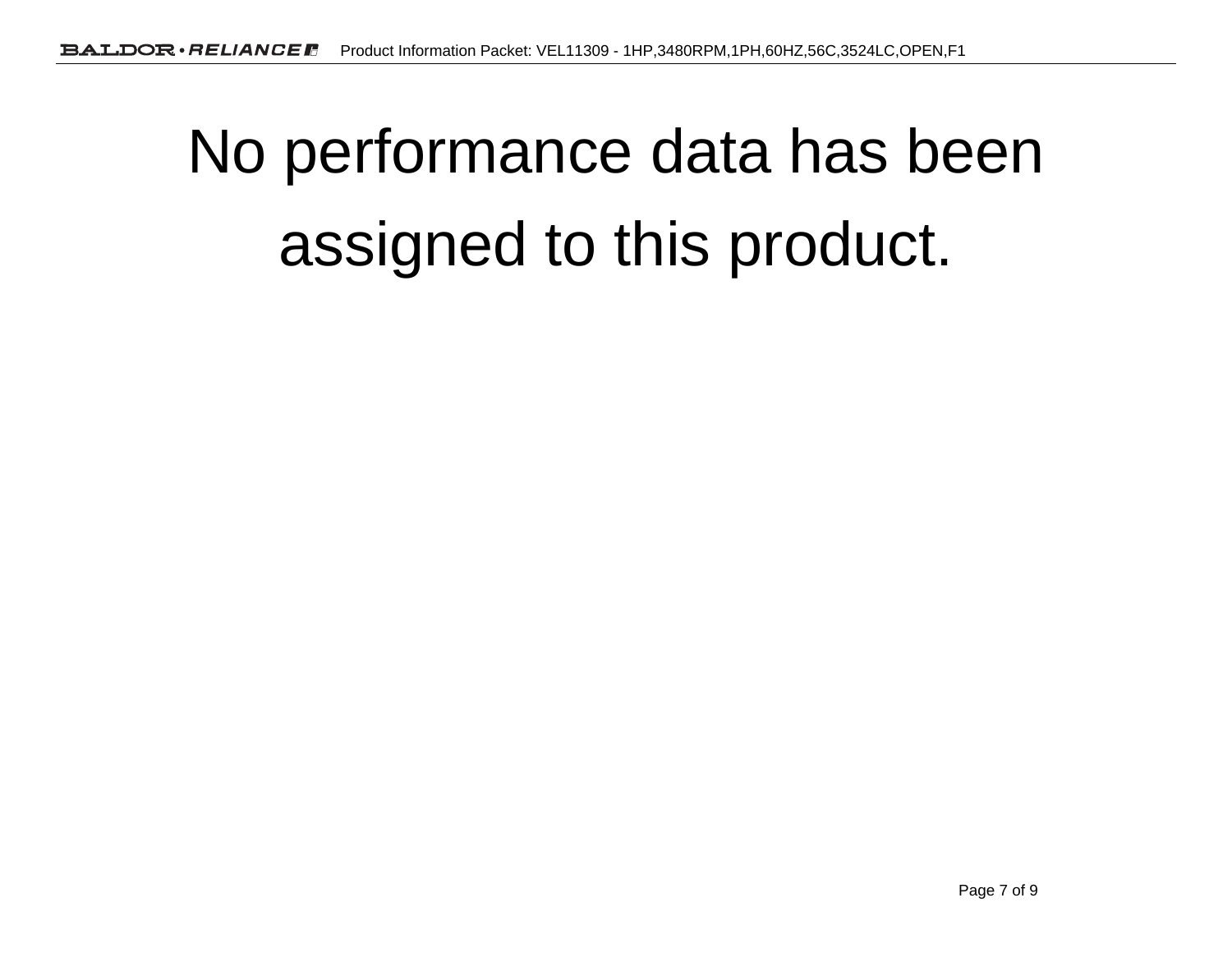#### BALDOR · RELIANCE **R** Product Information Packet: VEL11309 - 1HP,3480RPM,1PH,60HZ,56C,3524LC,OPEN,F1